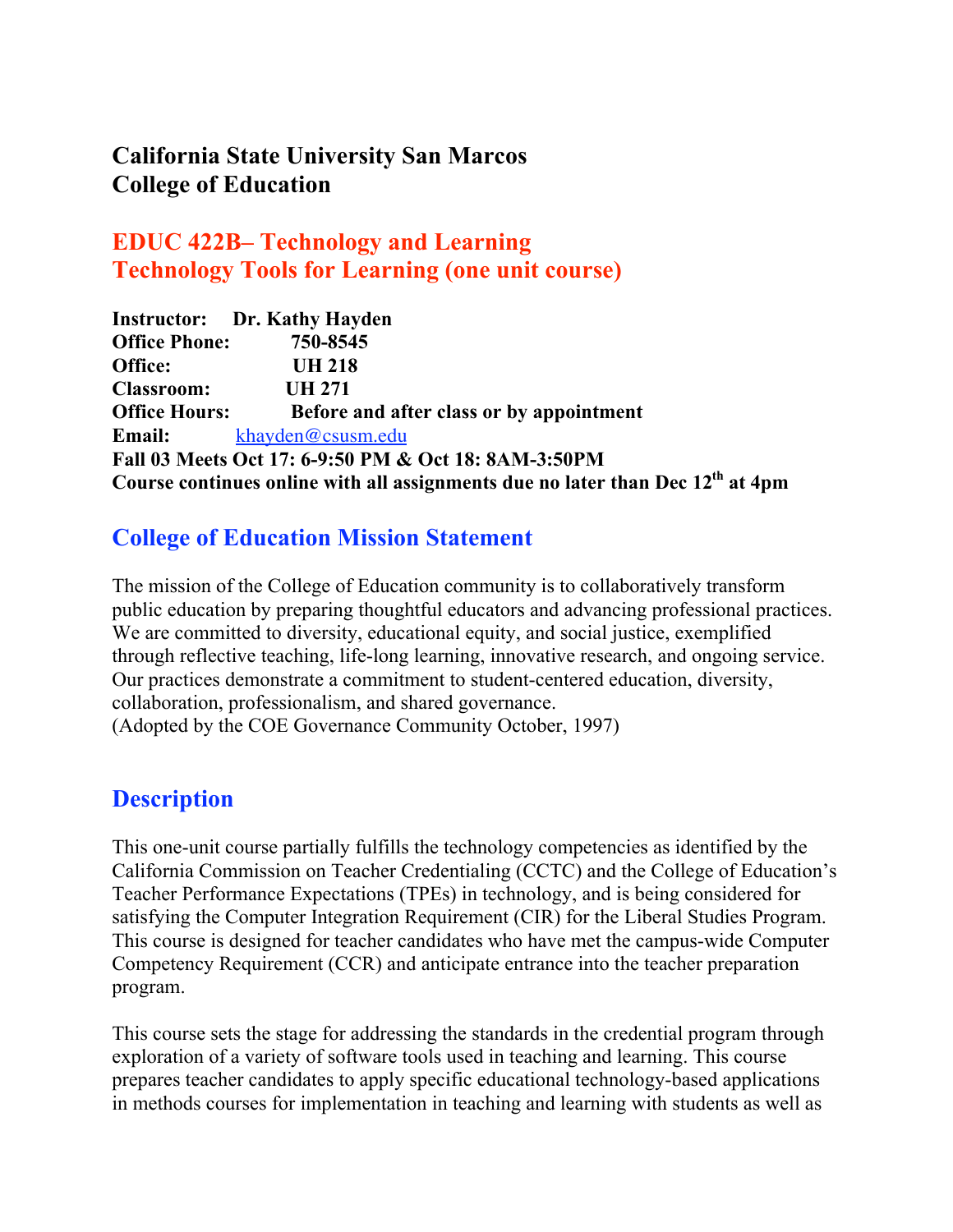to their own professional growth. When entering the teacher education program, College of Education faculty assume teacher candidates have competency in the applications covered in this course, and, therefore, will make assignments requiring teacher candidates to apply these skills. **Students are required to complete the additional two one-unit technology components of 422 (a and c) in addition to successful completion of this course or provide evidence through the waiver process posted on the College of Education web site.**

## **Teacher Performance Expectation (TPE) Competencies**

This course is designed to help teachers seeking the Multiple and Single Subjects Credential to develop the skills, knowledge, and attitudes necessary to assist schools and districts in implementing an effective program for all students. The successful candidate will be able to merge theory and practice in order to realize a comprehensive and extensive educational program for all students. The following TPEs are addressed in this course:

Primary Emphasis TPE 14 CSUSM Educational Technology (Based on ISTE NETS: see below)

Secondary Emphasis:

- TPE 4 Making Content Accessible
- TPE 5 Student Engagement
- TPE 6 Developmentally Appropriate Teaching Practices
- TPE 7 Teaching English Language Learners
- TPE 12 Professional, legal and ethical

TPE 13 - Professional Growth

## **National Educational Technology Standards for Teachers (NETS-T)**

Teaching Performance Expectation (TPE 14) is based on ISTE NETS (See www.iste.org) for detailed information). This course focuses on ISTE NETS I, V, and VI:

#### I. TECHNOLOGY OPERATIONS AND CONCEPTS.

Teachers demonstrate a sound understanding of technology operations and concepts. Teachers:

- A. Demonstrate introductory knowledge, skills, and understanding of concepts related to technology (as described in the ISTE National Education Technology Standards for Students).
- B. Demonstrate continual growth in technology knowledge and skills to stay abreast of current and emerging technologies.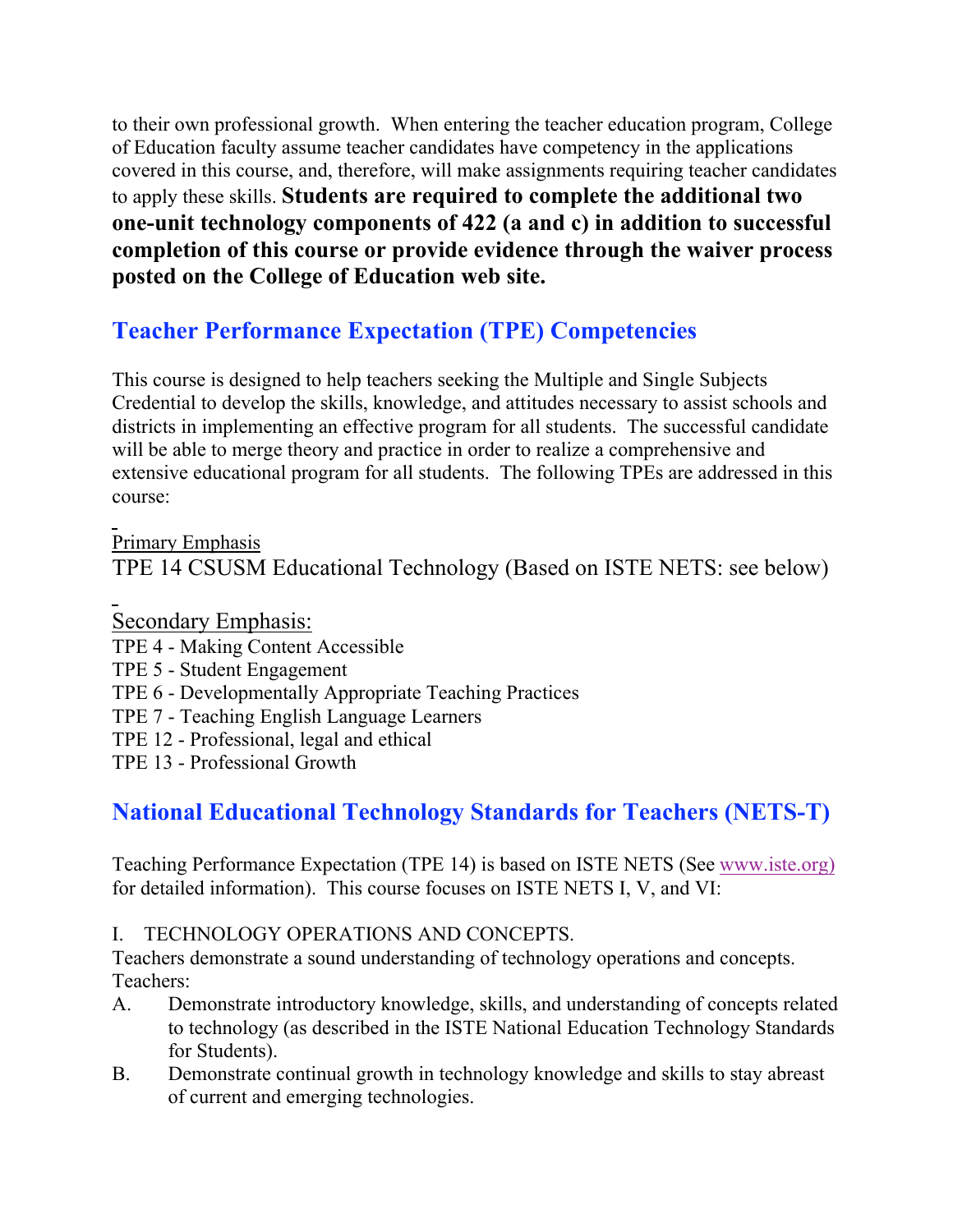#### V. PRODUCTIVITY AND PROFESSIONAL PRACTICE.

Teachers use technology to enhance their productivity and professional practice. Teachers:

- A. Use technology resources to engage in ongoing professional development and lifelong learning.
- B. Continually evaluate and reflect on professional practice to make informed decisions regarding the use of technology in support of student learning.
- C. Apply technology to increase productivity.
- D. Use technology to communicate and collaborate with peers, parents, and the larger community in order to nurture student learning.

#### VI. SOCIAL, ETHICAL, LEGAL, AND HUMAN ISSUES.

Teachers understand the social, ethical, legal, and human issues surrounding the use of technology in PK-12 schools and apply those principles in practice. Teachers:

- A. Model and teach legal and ethical practice related to technology use.
- B. Apply technology resources to enable and empower learners with diverse backgrounds, characteristics, and abilities.
- C. Identify and use technology resources that affirm diversity.
- D. Promote safe and healthy use of technology resources.
- E. Facilitate equitable access to technology resources for all students.

#### **Course Objectives**

Teacher candidates will demonstrate competency in:

Using a set of educational technology tools that are applied in teaching and learning within the credential program and used in public school settings;

### **Prerequisites**

The prerequisite for this course is completion of the campus-wide computer competency requirement. This can be fulfilled by successful completion of one of the following:

Taking the CSUSM CCR assessment or equivalent course OR

Completion of an approved computer literacy course at the community college level.

422 A

#### **Materials and Texts**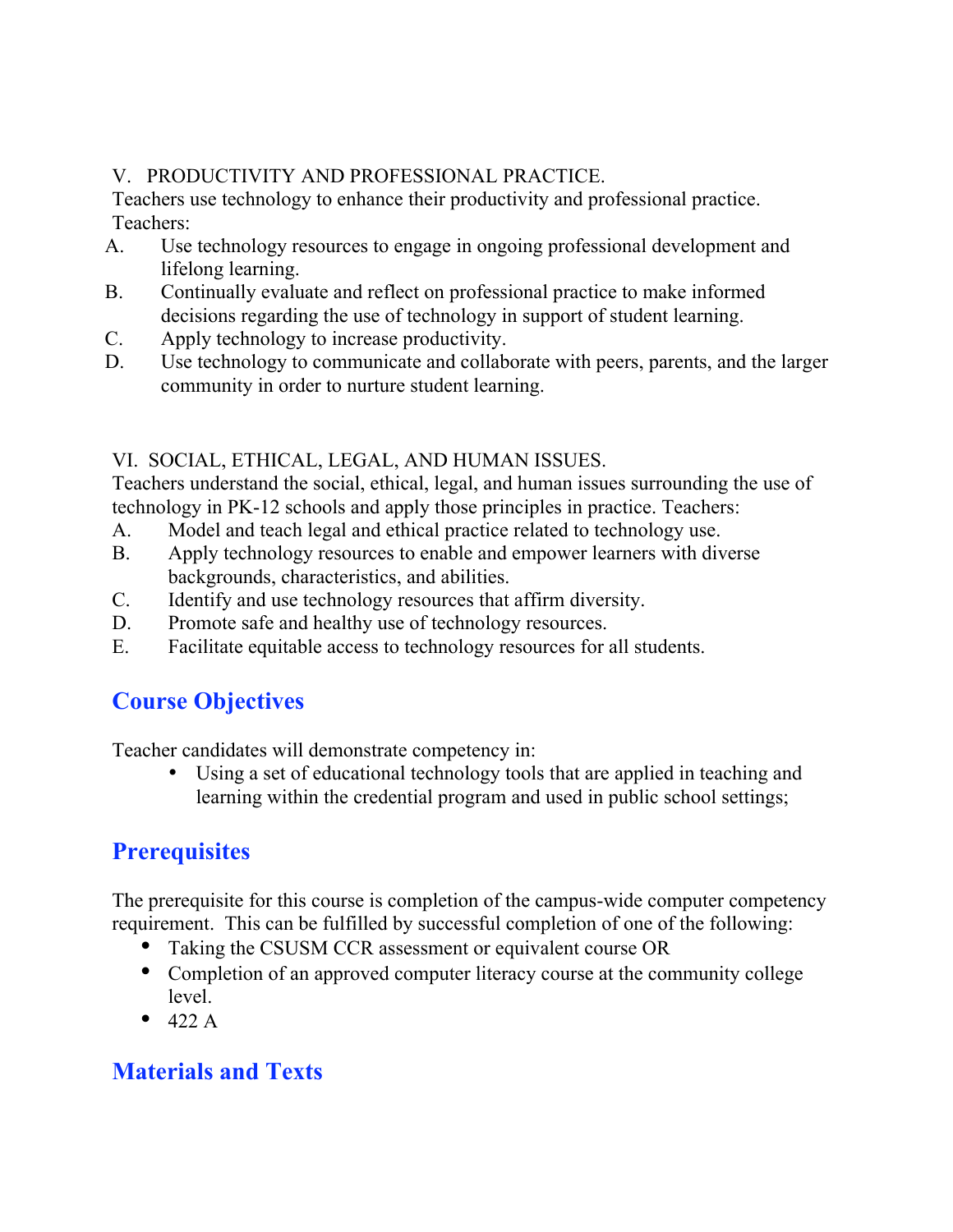NOTE: It is not necessary to purchase the educational software, as much of the specific software titles are available on the Web in demo-version.

A. One zip disk disks (100-200MB) or key-drive (128MB or more with extension cable)

B. Use of campus email account and WebCT for course communication (provided free) C. *Teachers Discovering Computers: Integrating Technology into the Classroom (2nd edition)* Authors: Shelley & Cashman

This is a resource text that contains skill building information in the context of how a teacher can use the skills in teaching. There is a very information-rich, publisherprovided Web site associated with the text that provides additional practice and links to other resources. Supporting Web site: www.scsite.com/tdc2/

#### D. ISTE, *Connecting Curriculum and Technology*

This is a volume produced by the professional association that contains the educational technology standards for students at all levels as well as sample lessons on how that standards can be implemented in teaching content. This book will be referred to in other CSUSM-COE courses. Supporting Web site www.iste.org

E. Optional: . ISTE/CUE Student Membership (http://www.iste.org/CUE/) (\$45.00)

## **COE Attendance Policy**

*Due to the dynamic and interactive nature of courses in the College of Education, all students are expected to attend all classes and participate actively. At a minimum, students must attend more than 80% of class time, or s/he may not receive a passing grade for the course at the discretion of the instructor. Individual instructors may adopt more stringent attendance requirements. Should the student have extenuating circumstances, s/he should contact the instructor as soon as possible.*

A good student is one who adheres to standards of dependability and promptness. If more than two hours of class sessions are missed or there is tardiness (or leave early) the teacher candidate cannot receive an A. Late assignments will be penalized by a 5% deduction in points for each weekday late. After one week, late assignments receive no credit. If extraordinary circumstances occur, please make an appointment with the instructor. Remember that communication is the key to success.

# **Plagiarism and Cheating**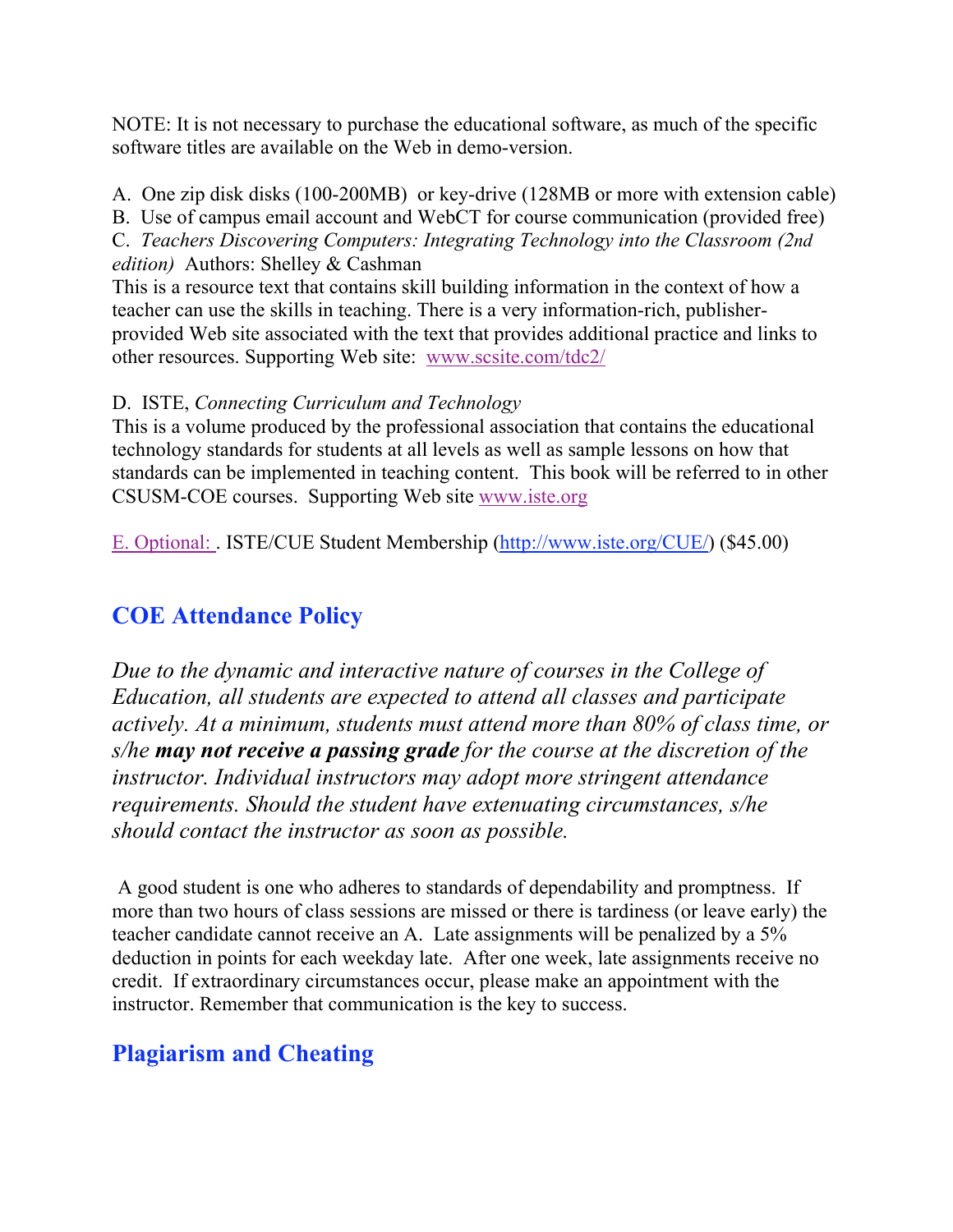Please be sure to read and understand the university policy on plagiarism and cheating, as it will be strictly enforced. Academic dishonestly will not be tolerated and will result in a failing grade for this course and will be reported to the University. In addition, there is a statement of own work policy that will be provided to students as part of their preparation for the Electronic Portfolio component of the 422C module.

### **Authorization to Teach English Language Learners**

The CSUSM credential program has been specifically designed to prepare teachers for the diversity of languages often encountered in California public school classrooms. The authorization to teach English learners is met through the infusion of content and experiences within the credential program as well as additional coursework. Students successfully completing this program receive a credential with authorization to teach English learners. (Approved by CCTC in SB2042 Program Standards, August 2002)

#### **Disabled Student Services**

Students with disabilities who require academic accommodations must be approved for services by providing appropriate and recent documentation to the Office of Disabled Student Services (DSS). This office is located in Craven Hall 5205 and can be contacted by phone at (760)750-4905, or TDD (760)750-4909. Students authorized by DSS to receive accommodations should meet with the instructor during office hours or by appointment.

#### **Assignments and Assessment**

In order to successfully complete this course, the assignments must be completed at an acceptable level noted on assignment requirements and project rubrics. In addition to the assignments described below, performance assessment on the teacher candidate's ability to perform tasks using the software will be assessed. Because the content of this course contributes to passage of multiple TPEs, successful completion is imperative. Failure to successfully complete this course will prohibit a teacher candidate from continuing in the program beyond the first semester. The percentage of weight of each assignment is noted next to the description of the topic.

| <b>Assignment</b> | <b>Description</b>                                                                                                               | Percent<br>01<br>Grade |
|-------------------|----------------------------------------------------------------------------------------------------------------------------------|------------------------|
| Inspiration       | This project involves the use of concept-mapping software for<br>brainstorming an educational topic using text and graphics. The | 20                     |

#### EDUC 422B Course Assignments and Weight for Course Grades